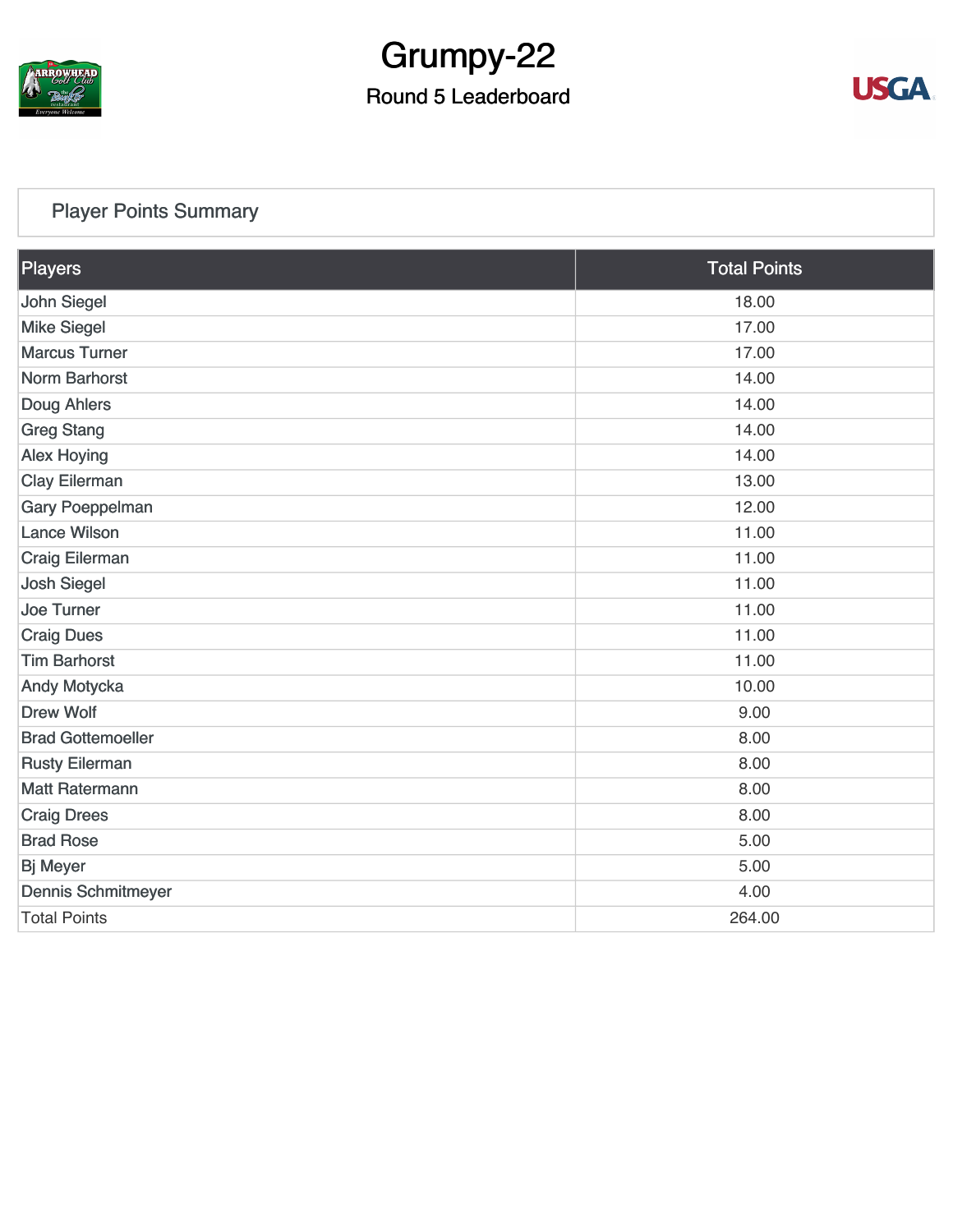

# Grumpy-22

#### Round 5 Leaderboard



#### [Team Points Summary](https://static.golfgenius.com/v2tournaments/team_points?league_id=8123139340541895924&round_id=8123140163900548468)

| Teams                     | <b>Total Points</b> |
|---------------------------|---------------------|
| <b>Stones Throw</b>       | 30.00               |
| <b>Retired Transplant</b> | 28.00               |
| Wabash                    | 28.00               |
| Senior & Freshman         | 26.00               |
| Roomies                   | 25.00               |
| <b>Still No Red</b>       | 25.00               |
| No Bush                   | 19.00               |
| Pig Insurance             | 19.00               |
| <b>Got Nothin</b>         | 18.00               |
| <b>Treble Hook</b>        | 16.00               |
| <b>Who Dey</b>            | 16.00               |
| Smith & Jones             | 14.00               |
| <b>Total Points</b>       | 264.00              |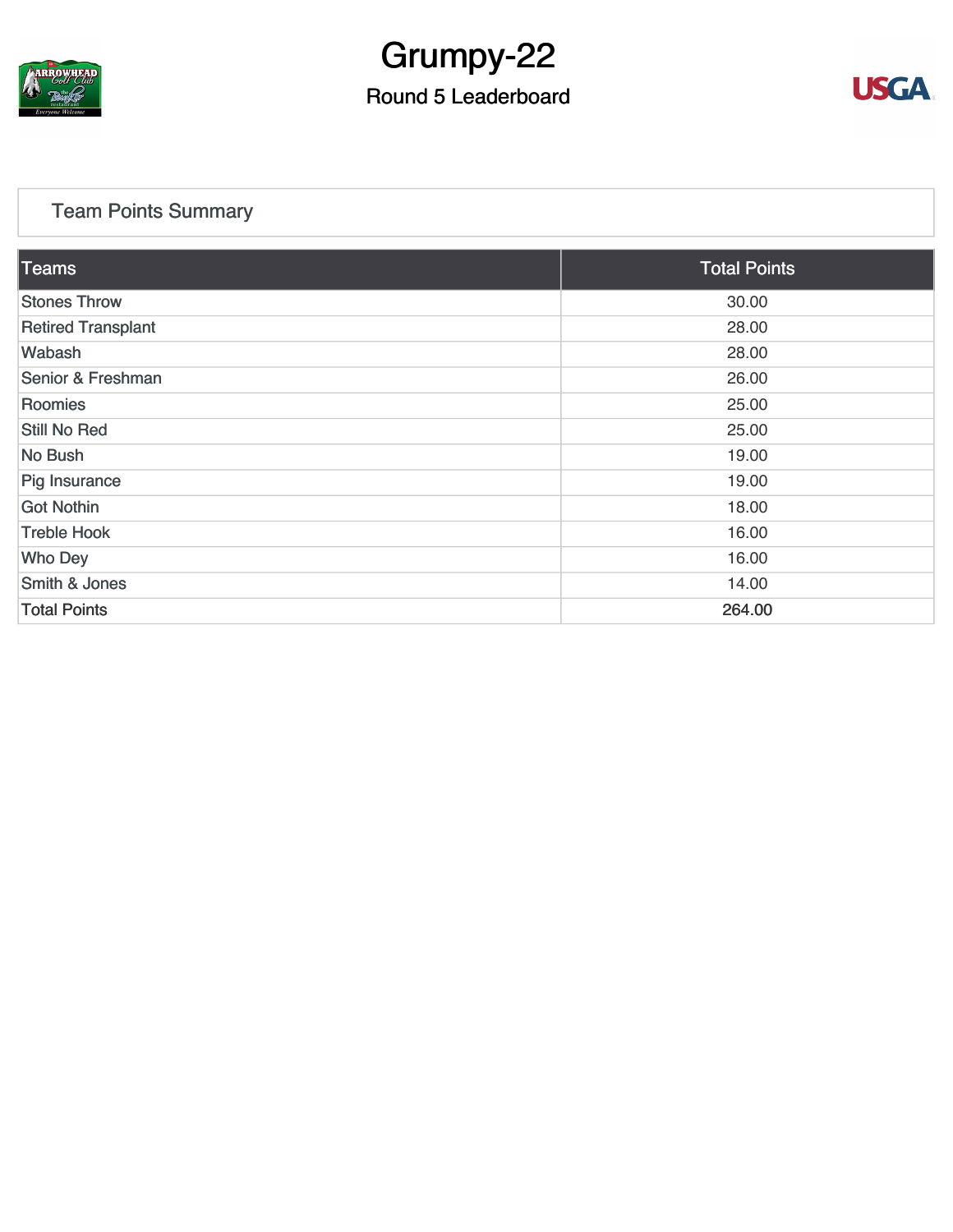

### Grumpy-22 Round 5 Leaderboard



#### [League Play](https://static.golfgenius.com/v2tournaments/8123149182493009061?called_from=&round_index=5)

| <b>Points</b>                         | Player                                   | Match       | Player                             | <b>Points</b> |  |  |  |
|---------------------------------------|------------------------------------------|-------------|------------------------------------|---------------|--|--|--|
| 8.00                                  | Who Dey (Brad Gottemoeller)              | 1 up        | <b>Wabash (Alex Hoying)</b>        | 14.00         |  |  |  |
| 8.00                                  | Who Dey (Craig Drees)                    | 1 up        | <b>Wabash (Norm Barhorst)</b>      | 14.00         |  |  |  |
| 11.00                                 | <b>Retired Transplant (Lance Wilson)</b> | 2 & 1       | <b>Treble Hook (Craig Dues)</b>    | 11.00         |  |  |  |
| 17.00                                 | <b>Retired Transplant (Mike Siegel)</b>  | 3 & 2       | <b>Treble Hook (Brad Rose)</b>     | 5.00          |  |  |  |
| 14.00                                 | Roomies (Greg Stang)                     | 1 up        | No Bush (Rusty Eilerman)           | 8.00          |  |  |  |
| 11.00                                 | Roomies (Tim Barhorst)                   | 1 up        | No Bush (Craig Eilerman)           | 11.00         |  |  |  |
| 11.00                                 | Still No Red (Joe Turner)                | <b>Tied</b> | Pig Insurance (Josh Siegel)        | 11.00         |  |  |  |
| 14.00                                 | <b>Still No Red (Doug Ahlers)</b>        | 1 up        | Pig Insurance (Matt Ratermann)     | 8.00          |  |  |  |
| 12.00                                 | <b>Stones Throw (Gary Poeppelman)</b>    | <b>Tied</b> | Smith & Jones (Andy Motycka)       | 10.00         |  |  |  |
| 18.00                                 | <b>Stones Throw (John Siegel)</b>        | 4 & 3       | Smith & Jones (Dennis Schmitmeyer) | 4.00          |  |  |  |
| 17.00                                 | Senior & Freshman (Marcus Turner)        | 3 & 2       | Got Nothin (Bj Meyer)              | 5.00          |  |  |  |
| 9.00                                  | Senior & Freshman (Drew Wolf)            | <b>Tied</b> | <b>Got Nothin (Clay Eilerman)</b>  | 13.00         |  |  |  |
| <b>Total Points Allocated: 264.00</b> |                                          |             |                                    |               |  |  |  |